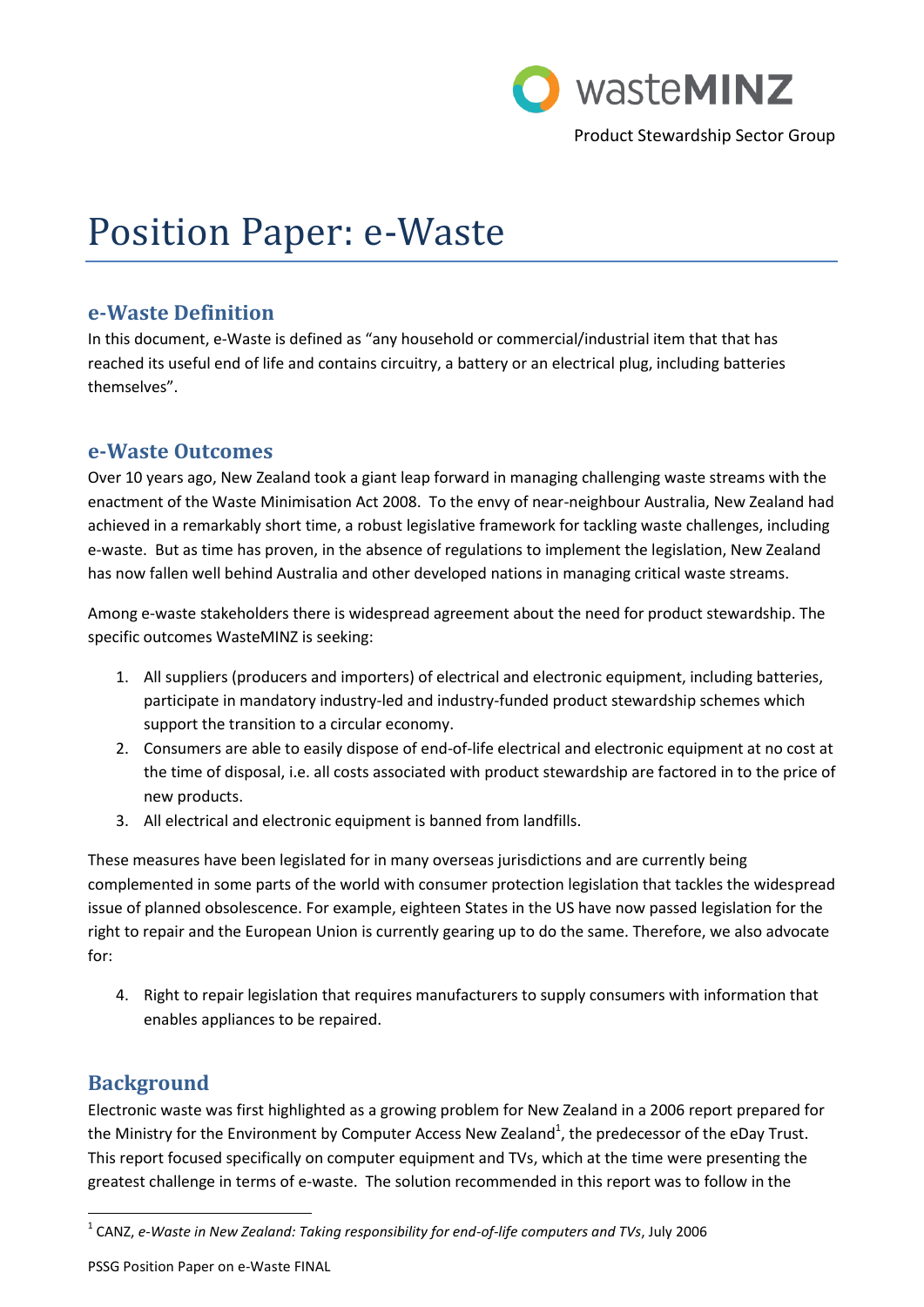footsteps of other countries and develop product stewardship schemes for e-waste. This recommendation has been frequently repeated by local authorities, recyclers, researchers and industry experts.

Since 2006, there have been a number of short-term government-supported schemes for tackling computer and TV waste, including eDay, RCN e-Cycle and TV Takeback. There have also been numerous project and consulting reports; common elements have been warnings about a looming crisis as the mountains of e-waste continue to grow and the increasing risk to our environment of continuing to landfill hazardous substances. But after more than a decade, New Zealand still does not have a sustainable solution for these waste streams and new challenging e-waste streams have subsequently emerged, notably lithium-ion batteries.

Despite persistent calls over the years from industry, local authorities and community groups, successive governments have to date failed to declare any waste stream a 'priority product', which would provide the necessary trigger for the development of mandatory product stewardship schemes. In 2015 a Ministry for the Environment-commissioned report by SLR Consulting stated that their study "determined that the level of robustness of New Zealand specific data for e-waste is insufficient to satisfy the requirements of the priority product designation criteria".

Instead, New Zealand has relied on businesses to engage in voluntary schemes. But after more than 10 years, it is evident that voluntary approaches do not provide the necessary sustainable solutions for managing New Zealand's burgeoning consumer e-waste. A 2018 Master's thesis by Vicktoria Blake, that sought to provide some of the missing e-waste data in New Zealand, found that in the Whangarei district only 1.8% of the estimated e-waste generated annually was being recycled, with the rest being landfilled.

# **Towards a Sustainable Product Stewardship Solution**

#### **Principles<sup>2</sup>**

- 1. Fair and equitable for all stakeholders, especially a level playing field for suppliers, i.e. no free riders.
- 2. Simple, comprehensive and accountable all industry stakeholders are able to understand the system and are clear about the goals and targets; users find the system convenient, accessible and do not face any direct costs at the time of disposal.
- 3. Allows for competition (avoiding monopolies), but within agreed boundaries given the limited size of the New Zealand market.
- 4. Achievable targets, within the capacity of the New Zealand recycling industry.
- 5. Consistent and complies with environmental, health & safety and recycling standards.
- 6. Flexibility to be able to deal with a wide variety of e-waste products historic, orphan and future products.
- 7. Government and industry stakeholders must agree on an implementation timeframe; without this, there will be no incentive to develop product stewardship schemes.
- 8. Shared responsibility across all stakeholders, including business, central and local government and consumers.
- 9. The product stewardship scheme must be supported by central government with the declaration of e-waste as a priority product; this will result in the development of a clear regulatory framework.
- 10. Central government could also consider endorsement of complying products linked to government procurement decisions, enforcement, import licences and/or economic instruments to incentivise

Page | 2 1  $^2$  Based on the principles adopted by the TV/IT Product Stewardship Working Group in July 2007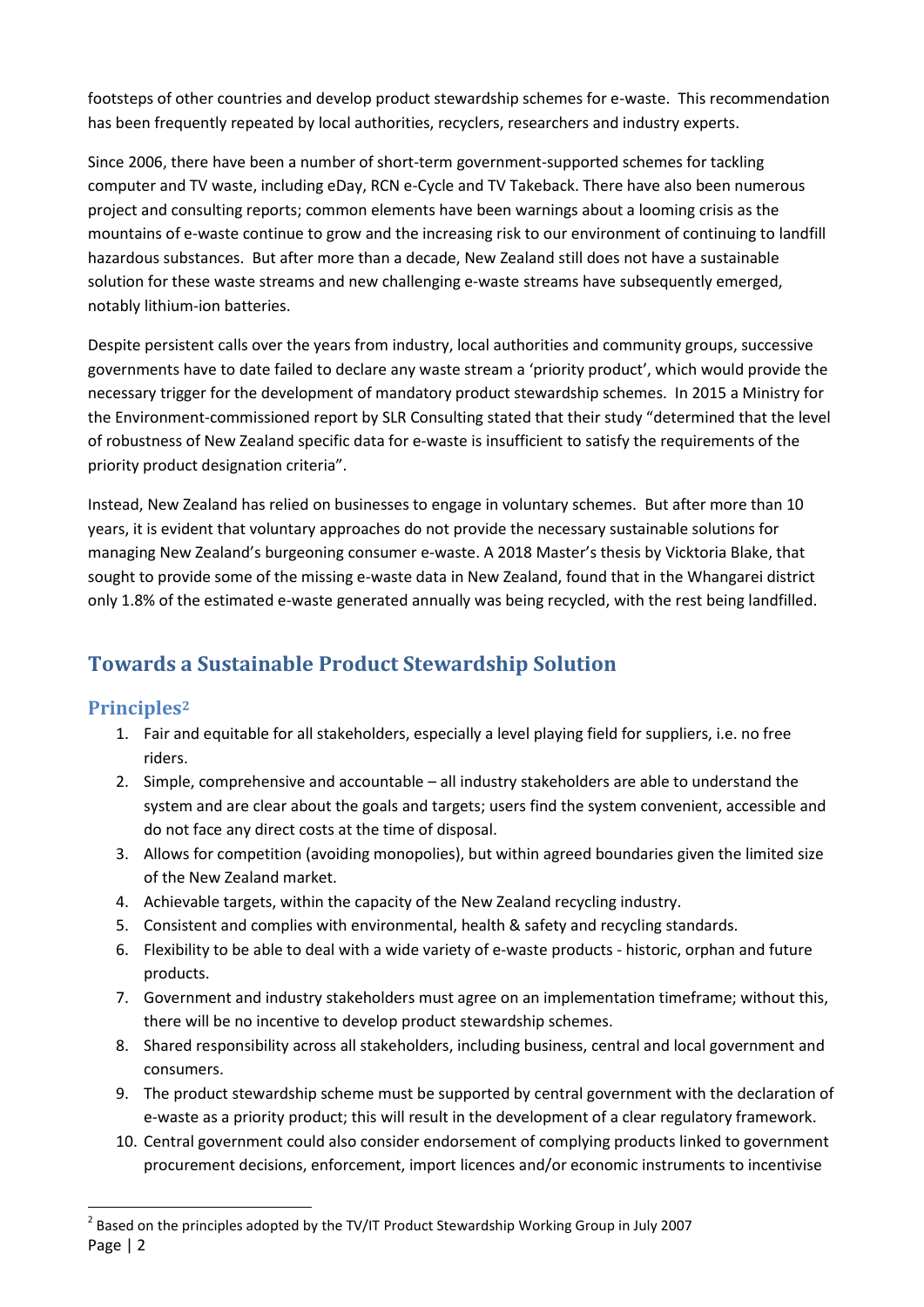scheme membership.

- 11. Knowledge supported approach, drawing on nearly 20 years of overseas experiences; there is no need to reinvent the wheel.
- 12. The scheme(s) must be independent of any one stakeholder or stakeholder group, for the wider good of the public and not unduly influenced by any one company; it is expected that organisations managing product stewardship schemes would be not-for-profits.
- 13. The scheme(s) must be able to account for exit/entry of businesses and products from the market and/or from the scheme(s) to ensure a level playing field and compliance by new businesses.
- 14. The scheme(s) must include education and awareness-raising of both industry and consumers.
- 15. The scheme(s) should focus not only on disposal solutions, but improvements in the whole lifecycle to the extent that this is possible.

#### **Scope**

Given New Zealand's relatively small population, and the limited volumes of electrical and electronic waste generated compared to other larger developed countries, the scope of any product stewardship developments for e-waste should be comprehensive and cover all electrical and electronic equipment, often referred to as "*any equipment with a plug or battery*", as well as batteries on their own.

The geographic dispersion of New Zealand's population presents additional challenges and costs in collecting and transporting e-waste to national or international processing plants. New Zealand e-waste recyclers have demonstrated an ability to innovate and develop new solutions for extending the life of electronic equipment as well as for processing e-waste and recovering reusable materials. However, these innovations have generally failed to reach a scale where they are commercially sustainable.

As ongoing funding becomes available to recyclers through product stewardship schemes, we can expect this innovation to continue, reducing reliance on short-term Waste Minimisation Fund grants.

# **Product Stewardship and the Circular Economy**

It is recognised that product stewardship schemes usually manage end-of-use or end-of-life products as part of a linear economy, i.e. to better recycle products. This approach does not necessarily consider the opportunities to influence upstream opportunities around product design and changing business models or downstream opportunities such as taking products back for reuse, or the value optimisation of materials at end-of-life. It is therefore proposed that in New Zealand, existing and new product stewardship schemes support the transition to a circular economy.

#### **Mandatory Schemes**

Under the terms of the Waste Minimisation Act 2008, product stewardship schemes become mandatory when the Minister declares a product to be a priority product.

The Minister may declare a priority product if he or she is satisfied that:

- (a) either
	- i. the product will or may cause significant environmental harm when it becomes waste; or
	- ii. there are significant benefits from reduction, reuse, recycling, recovery, or treatment of the product; and
- (b) the product can be effectively managed under a product stewardship scheme<sup>3</sup>.

In addition, the Minister may consider the effectiveness of any relevant voluntary product stewardship scheme for this product.

Page | 3 1  $3$  Waste Minimisation Act 2008, Clause 9 (2)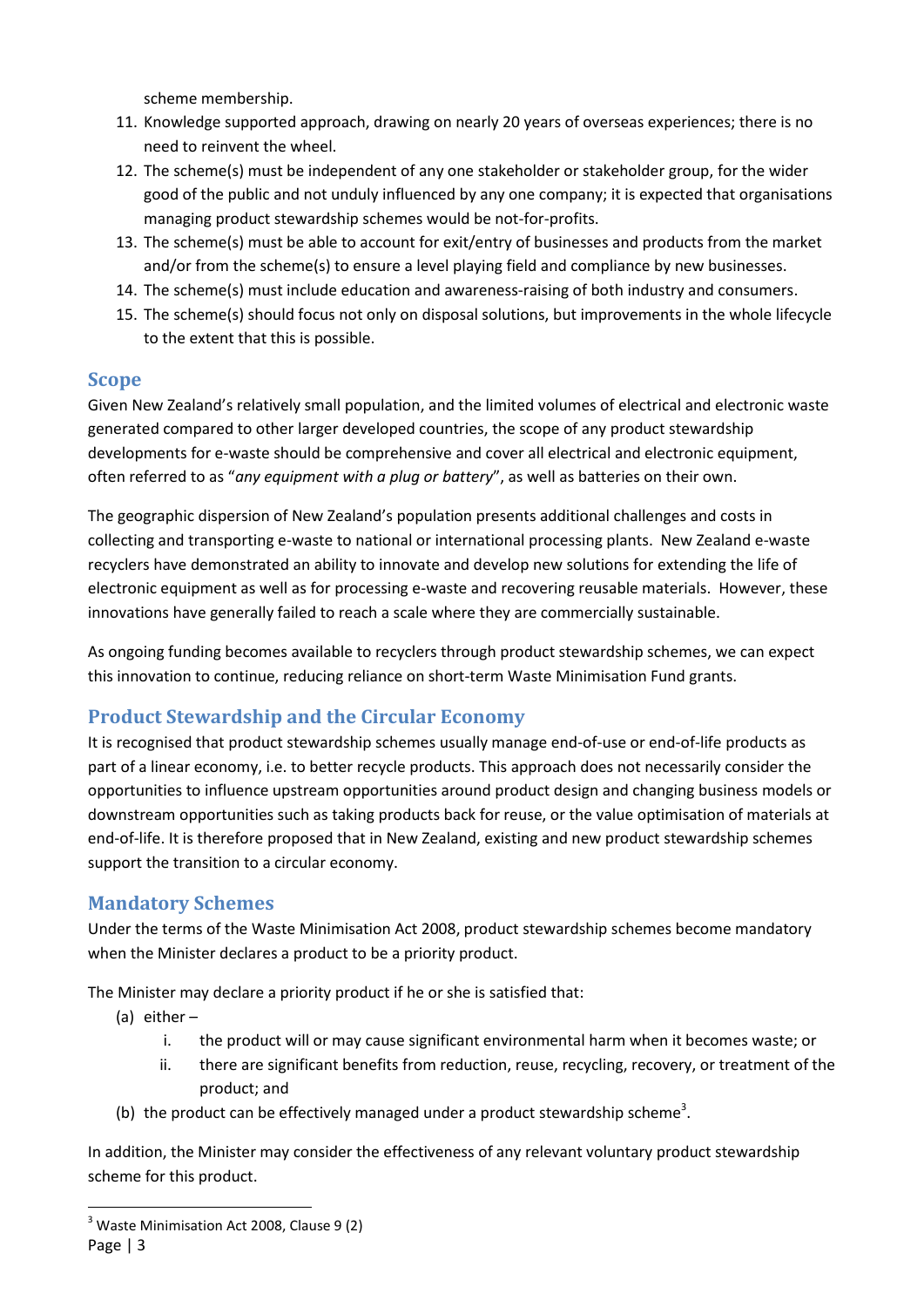As soon as practicable after a product is declared to be a priority product,

- (a) a product stewardship scheme must be developed; and
- (b) accreditation of the scheme must be obtained<sup>4</sup>.

The significant health and environmental harm of e-waste is well-documented<sup>5</sup>, as are the significant benefits from reduction, reuse and recycling. Overseas jurisdictions have demonstrated that e-waste can be effectively managed under a product stewardship scheme.

So, all that is required is for the Minister to be 'satisfied' about the need for priority products and for the Minister to announce an implementation timetable deemed to be 'as soon as practicable'.

Careful consideration needs to be given to the number of e-waste product stewardship schemes that New Zealand can sustain. We must avoid the perverse outcome that Australia experienced with its computer and TV product stewardship developments, whereby competition between schemes drove down the producer levies to a level where it compromised the effectiveness and sustainability of processing the ewaste.

## **Voluntary Schemes**

There are three voluntary e-waste product stewardship schemes that have been accredited by the Ministry for the Environment – RE:Mobile, Fuji Xerox and Sharp. The scope and reach of each scheme is limited to their products and with the exception of RE:Mobile, have little impact on reducing consumer demand or ewaste generated:

- RE:Mobile supports the reuse and recycling of all brands of mobile phones; the scheme has a widespread collection network, including all Spark, Vodafone and 2degrees retail stores, as well as courier and freepost.
- Fuji Xerox New Zealand offers all customers a free take-back service for used machines and refurbish their machines to give them a second life. They also recycle printer cartridges, drums and fusers and repurpose toner in a low-carbon asphalt alternative, TonerPave™.
- Sharp offers its customers a free take-back service for its electronic products, including toner cartridges.

There are numerous recyclers who accept e-waste, but often with a disposal fee for hard-to-recycle equipment such as TVs and computer monitors. One exception is TechCollect; this scheme offers free takeback for any computer waste, including screens and printers, at any OfficeMax store. The limitation is that only 14 cities have OfficeMax stores and only small quantities of equipment are accepted.

WasteMINZ applauds these efforts by equipment suppliers, but they fall well short of the comprehensive ewaste product stewardship solutions we believe are necessary. Furthermore, we acknowledge that while the providers of these schemes are demonstrating leadership in handling e-waste, they will never expand to accept all the country's e-waste. Concerns about free-riders are a fundamental barrier to the expansion of e-waste schemes; the only solution is a mandatory scheme, where all suppliers contribute equitably towards the costs of recovery and recycling.

 $\overline{a}$ 

 $<sup>4</sup>$  Ibid. Clause 9 (4)</sup>

**<sup>5</sup>** See Blake, V (2018) *The e-waste management behaviours of household consumers in Whangarei, New Zealand*. A thesis presented in partial fulfilment of the requirements for the degree of Master of Environmental Management at Massey University, Palmerston North, New Zealand, chapter 2.